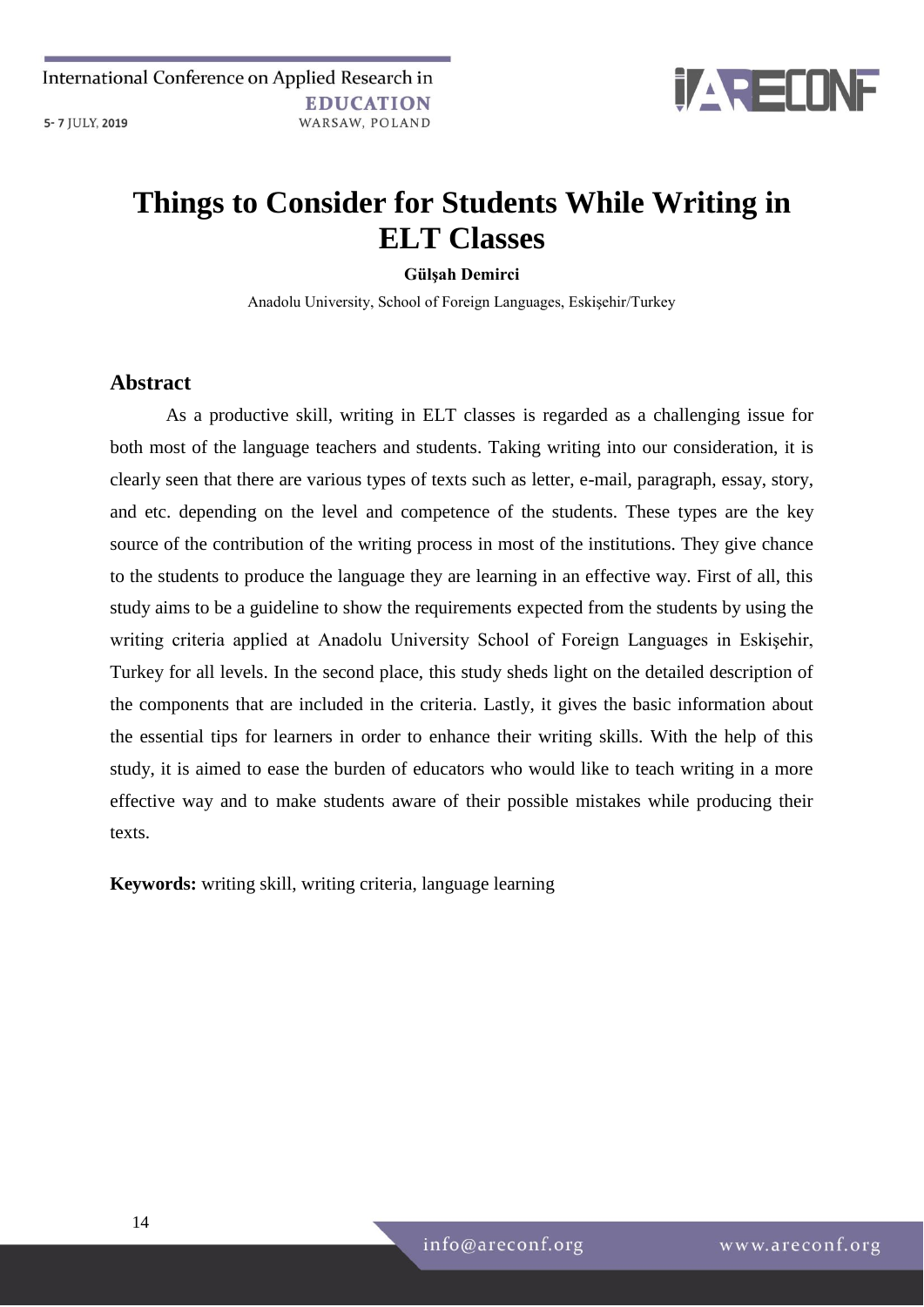

# **Introduction**

Writing, considered as a productive skill, is based on vocabulary, grammar, and semantics, which are the same structures of speech mostly within a language system by using a certain system of signs or symbols. As it combines different components of a language, it is regarded as a demanding issue for both teachers and mostly language learners.

From the perspective of teachers, teaching writing and evaluating it can be regarded as a complicated process. As students have problems with writing as a skill, most of the teachers have some challenges while teaching them. The low readiness level of the students causes extra burden for teachers. Furthermore, many teachers assign writing tasks to students; however, due to the intensive curriculum they sometimes do not have enough time to provide them with comprehensive feedback, which is necessary for them to improve their writing skills. Also, teachers are inclined to encounter some problems when they attempt to evaluate and grade the papers because an appropriate and standardised criterion is needed.

On the other hand, with regards to students, it is inevitable that some specific problems, such as inadequate development of analytical and cognitive skills, insufficient vocabulary and writing mechanics, can be listed as the reasons for the failure in writing skills. Moreover, it is clearly seen that there are various types of texts such as letter, e-mail, paragraph, essay, story and etc. depending on the level and the competence of the students while learning writing skills. This variety is likely to be another burden for students to try to cope with the requirement of the organization of different texts and the appropriate tone they are supposed to have. In addition to this, it can be claimed that another important challenge for language learners is lack of writing practice since it is something rarely implemented in high-school or earlier education because of the education and examination system based on multiple-choice mostly. Lastly, one of the most important challenges for students is that they are not aware of the requirements and expectations existing in the writing criteria used in the grading process. For this reason, they are unable to produce a text as sufficient as expected.

Taking all the possible reasons into our consideration, we can arrive at a conclusion that writing is a demanding skill for language teachers and especially language learners in many aspects.

# **Things to Consider for Students While Writing**

Since writing is a challenging skill for students, special attention is needed in order to make them focus on this skill more and feel more eager to produce a well-organized text by being aware of the components of the writing criteria.

### **Scope and Methods**

With the help of this study, it is aimed to ease the burden of educators who would like to cope with writing in a more effective way by using a specific criterion and specially to make students aware of their possible mistakes while producing their texts in parallel with the requirements and components of the criteria. This study can be considered as a guideline to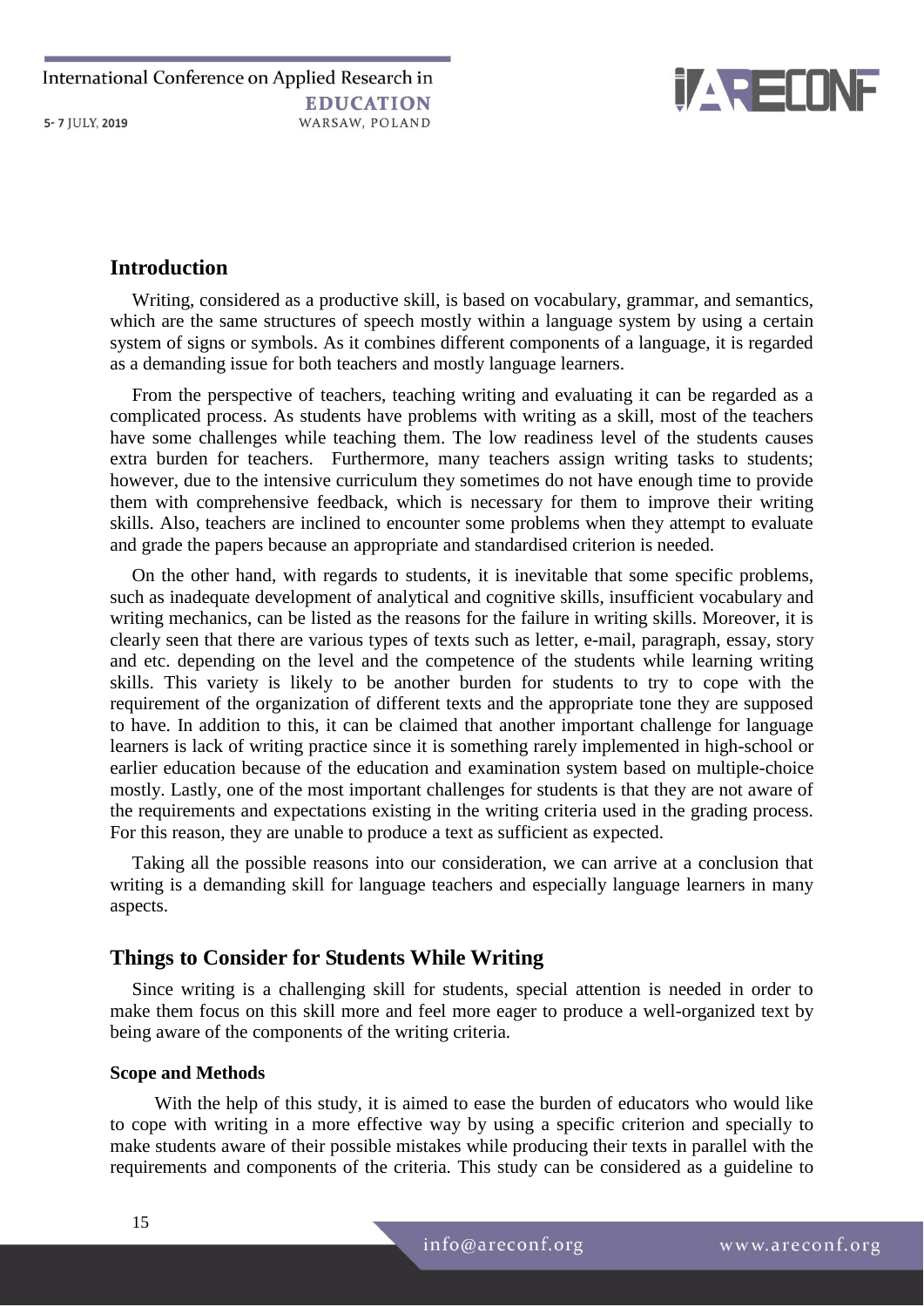

show the requirements expected from the students by using the writing criteria applied at Anadolu University, School of Foreign Languages in Eskişehir, Turkey for the students from all levels. In the second place, this study sheds light on the detailed description of the components that are included in the criteria.

Within the frame of extra-curricular activities of the Student Unit of Prep-School at Anadolu University, several writing activities were organized during 2016-2017 Academic Year Fall Term, 2017-2018 Academic Year, Fall Term and Spring Term and 2018-2019 Academic Year Fall Term. The dates of these activities were arranged in the early weeks of the terms in order to raise awareness among our students about the writing assignments which they are obliged to complete during the relevant term and to make them aware of the requirements related with the writing criteria. In these activities, students were informed about the things to consider while writing via presentations and some exercises.



*Figure 1: Presentation Made* 

*Source: (Anadolu University, School of Foreign Languages, Student Club Inventory)*

#### **Materials: Writing Criteria Used**

There are four basic components, which are Content, Organization, Grammatical Competence and Lexical Competence in the writing criteria used. Each of these components includes five descriptors that range from five points to one point. For the evaluation process, the highest point that a student can get is twenty points. The exam questions and the types of the text can vary by levels. Two teachers grade each paper by using the same writing criteria. It is important for students to be used to these criteria and understand them in a detailed way in order to stay away from the possible mistakes they can make before producing their texts.

#### **Content and Relevant Things to Consider for Students**

The first component existing in the writing criteria is Content. The detailed descriptors can be seen in Table 1.

| Table 1: Content |  |
|------------------|--|
|------------------|--|

| <b>Component</b><br><b>Descriptor</b> |                                                                                                                   | Grade |
|---------------------------------------|-------------------------------------------------------------------------------------------------------------------|-------|
|                                       | Addresses the topic with a wide range of details (explanations and/or<br>exemplifications)                        |       |
|                                       | Has some components of 3 and some components of 5                                                                 |       |
| <b>Content</b>                        | Addresses the topic with moderate details with a few repetitions and/or<br>some points are considered irrelevant. | 3     |
|                                       | Has some components of 1 and some components of 3                                                                 |       |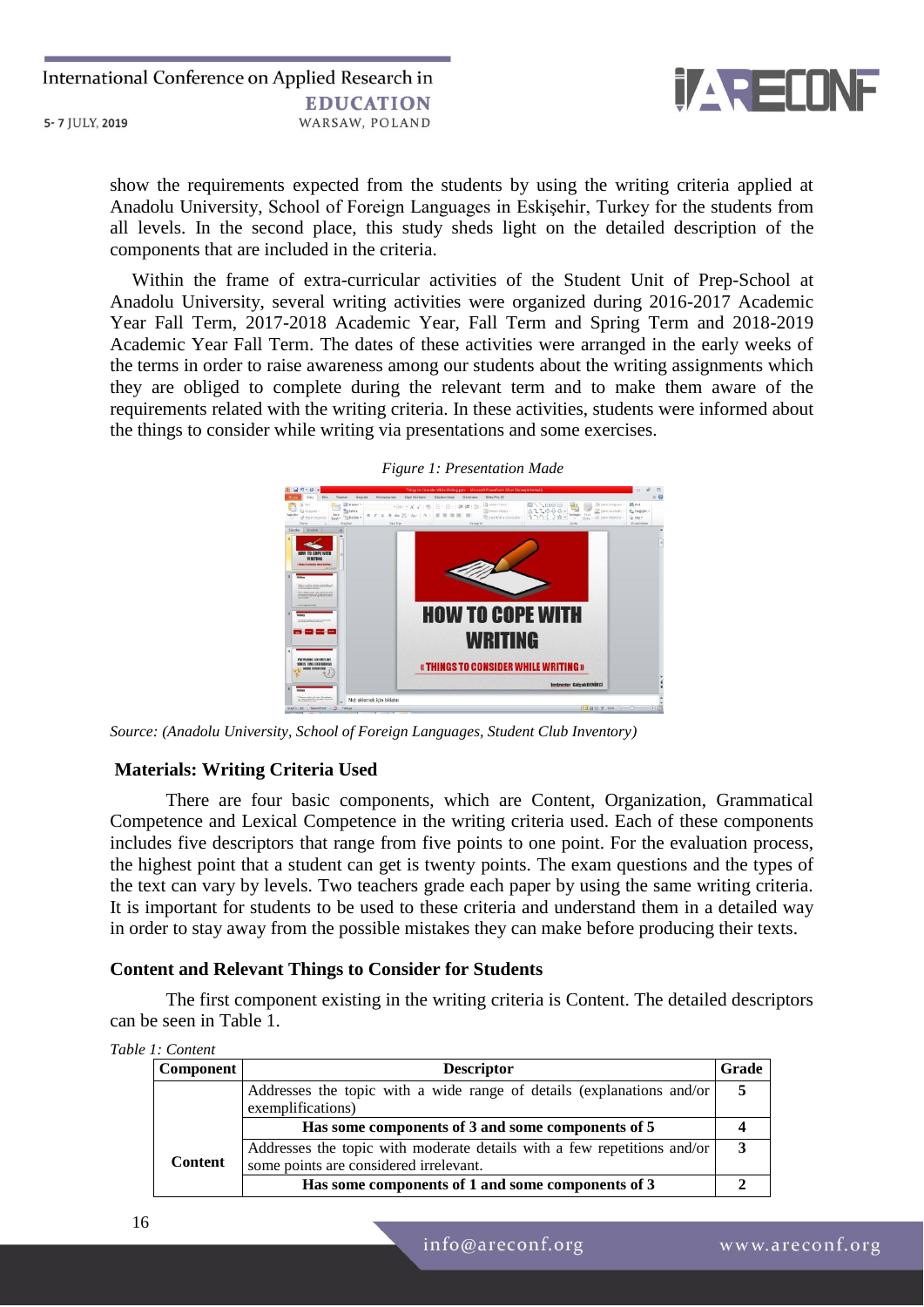International Conference on Applied Research in **EDUCATION** 5-7 JULY, 2019 WARSAW, POLAND



| It is unable to include most of the details: and/or most details are irrelevant<br>and/or mostly repeated. |  |  |  |
|------------------------------------------------------------------------------------------------------------|--|--|--|
| Source: (Anadolu University, School of Foreign Languages Writing Criteria v4.-T)                           |  |  |  |

When content is taken into consideration, it is seen that this component is related with the details that students are supposed to give by using explanations and/or exemplifications about the relevant topic without repetitions. Thus, students should bear in mind that they should understand the question correctly, address the task and topic well, and give enough details, examples and explanations.

### **Organization and Relevant Things to Consider for Students**

The second component existing in the writing criteria is Organization. The detailed descriptors can be seen in Table 2.

*Table 2: Organization*

| Component | <b>Descriptor</b>                                                                    | Grade |
|-----------|--------------------------------------------------------------------------------------|-------|
|           | Establishes an effective organization of ideas with a wide variety of                | 5     |
|           | cohesive devices (transitions, sequencers, linking devices, referring                |       |
|           | expressions and punctuation)                                                         |       |
|           | Has some components of 3 and some components of 5                                    |       |
|           | Organization Establishes a moderate organization of ideas with a moderate variety of | 3     |
|           | cohesive devices (transitions, sequencers, linking devices, referring                |       |
|           | expressions and punctuation)                                                         |       |
|           | Has some components of 1 and some components of 3                                    |       |
|           | Is unable to establish any organization; no variety of cohesive devices              |       |
|           | (transitions, sequencers, linking devices, referring expressions and                 |       |
|           | punctuation)                                                                         |       |

*Source: (Anadolu University, School of Foreign Languages Writing Criteria v4.-T)*

As is seen, organization is related with the ability of establishing an effective flow of ideas with a wide range of cohesive devices, such as transitions, sequencers, linking devices, referring expressions and punctuation. Therefore, students should focus on coherence and unity by considering that putting and sequencing their ideas in a logical and meaningful order is significant. They should also check if they are able to use the connectors/linkers in an accurate way. Using punctuation markers accurately and appropriately is also important for them.

### **Grammatical Competence and Relevant Things to Consider for Students**

The third component in the writing criteria is Grammatical Competence. Its detailed descriptors can be seen in Table 3.

| Component          | <b>Descriptor</b>                                                   | Grade |
|--------------------|---------------------------------------------------------------------|-------|
|                    | Uses a wide variety of language forms appropriately and accurately. |       |
|                    | Has some components of 3 and some components of 5                   |       |
| <b>Grammatical</b> | Uses a moderate variety of language forms; and/or there are a few   | 3     |
| Competence         | inaccuracies.                                                       |       |
|                    | Has some components of 1 and some components of 3                   |       |
|                    | Uses almost all language forms inaccurately; and shows no variety.  |       |

*Table 3: Grammatical Competence*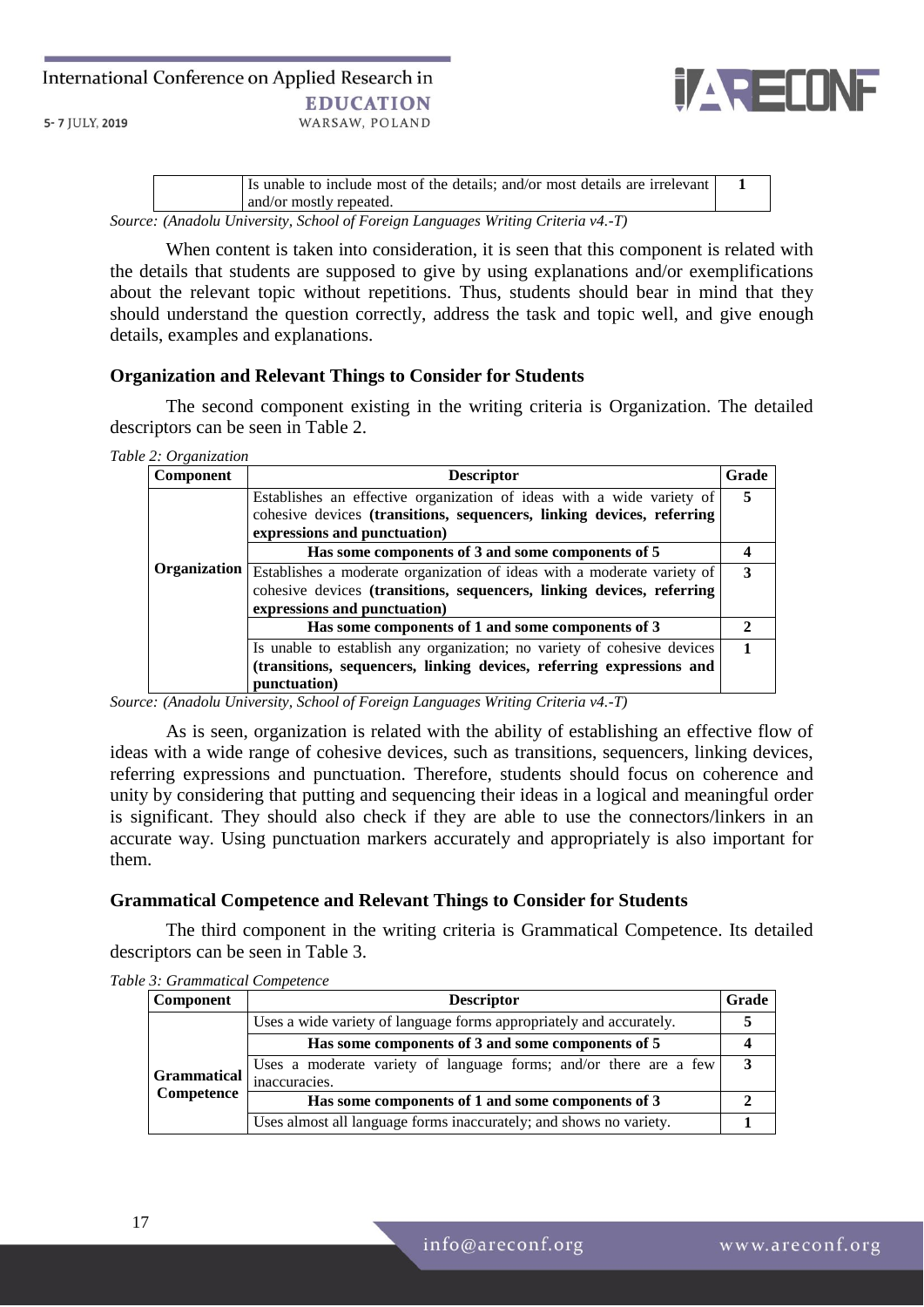

*Source: (Anadolu University, School of Foreign Languages Writing Criteria v4.-T)*

Grammatical Competence is not only about using language forms accurately and appropriately, but it is also linked with the mastery of using various grammatical forms. For this reason, students should not forget that focusing on only the accuracy will be insufficient. They had better use appropriate language forms as many as possible within the frame of their syllabus.

#### **Lexical Competence and Relevant Things to Consider for Students**

The last component in the writing criteria is Lexical Competence. Its detailed descriptors can be seen in Table 4.

*Table 4: Lexical Competence*

| <b>Component</b> | <b>Descriptor</b>                                                      | Grade |
|------------------|------------------------------------------------------------------------|-------|
|                  | Uses a wide variety of vocabulary appropriately and accurately; and/or | 5     |
|                  | shows a good control over spelling and capitalization.                 |       |
|                  | Has some components of 3 and some components of 5                      |       |
| <b>Lexical</b>   | Uses a moderate variety of vocabulary; and/or there are a few          | 3     |
| Competence       | inaccuracies; and/or shows a moderate control over spelling and        |       |
|                  | capitalization.                                                        |       |
|                  | Has some components of 1 and some components of 3                      |       |
|                  | Uses almost all vocabulary items inaccurately and shows no variety;    |       |
|                  | and/or shows no control over spelling and capitalization.              |       |

*Source: (Anadolu University, School of Foreign Languages Writing Criteria v4.-T)*

Lexical Competence does not only mean using vocabulary accurately and appropriately, but it also means the variety of vocabulary. The requirement related with the lexical competence is also a good control over spelling and capitalization. It is highly suggested that students should try to use vocabulary as much as possible in parallel to the words covered in the units of their course materials by concentrating on their spelling. Students should also pay attention to the capitalization rules.

### **Exceptions and Relevant Things to Consider for Students**

There are also some exceptions stated in the writing criteria. These exceptional situations are shown in Table 5.

| <b>Exceptions</b> | An answer is                                                                   |
|-------------------|--------------------------------------------------------------------------------|
| 1.                | graded 1 out of 20 (5 out of 100) if it has no relevance to the question       |
|                   | and/or does not deal with the task at all.                                     |
| 2.                | graded 1 out of 20 $(5$ out of 100) if it has only too few sentences (i.e. the |
|                   | student does not attempt the task within the requirements of the task).        |
| 3.                | graded 1 out of 100 if the student submits a blank answer sheet (i.e. the      |
|                   | students writes his/her name or just brainstorms in phrases and/or             |
|                   | fragments).                                                                    |
|                   | negotiated if the discrepancy between the two graders is higher than 2         |
|                   | points.                                                                        |

*Source: (Anadolu University, School of Foreign Languages Writing Criteria v4.-T)*

Depending on the level, the tasks and exam questions can vary. For this reason, the exceptional situations also require detailed interpretations in order to be able to make the grading process and expectations from the students standardised as much as possible. The interpretations of exceptions are shown in Table 6.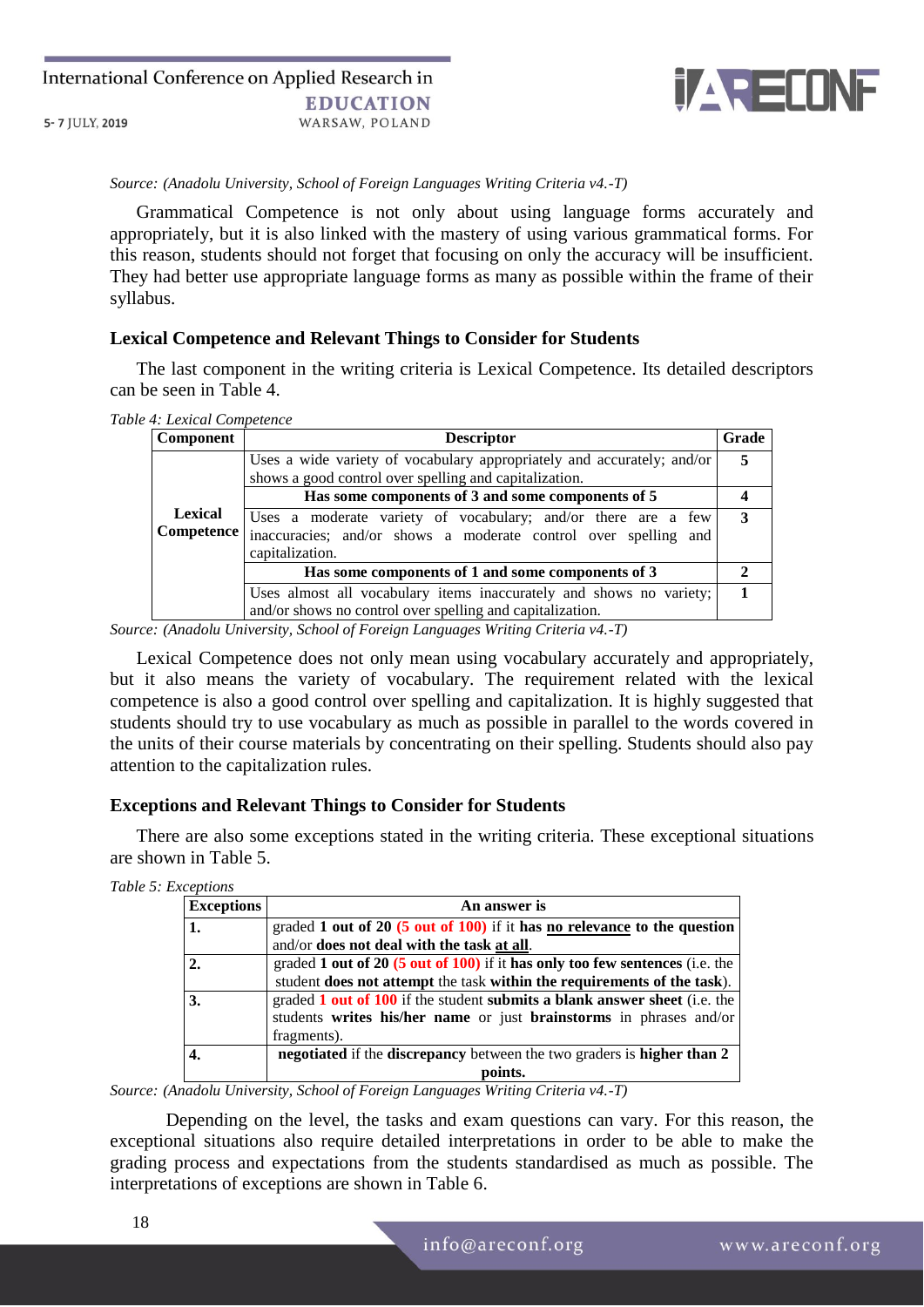#### International Conference on Applied Research in **EDUCATION** WARSAW, POLAND 5-7 JULY, 2019



*Table 6: Interpretations of Exceptions*

| <b>Interpretations of</b> |                                                                     |
|---------------------------|---------------------------------------------------------------------|
| <b>Exceptions</b>         |                                                                     |
| <b>1.NO RELEVANCE TO</b>  | completely OFF the content/topic                                    |
| <b>THE QUESTION</b>       | (i.e. ON the content/topic yet OFF the focus/task:                  |
|                           | <b>CONTENT: 1, ORG, GR. COM., LEX. COM.</b> graded                  |
|                           | accordingly in terms of the outcomes/ task requirements/            |
|                           | language expectations/ prompts, if any)                             |
|                           | (i.e. If in separate sentences or in lists rather than a text, or a |
|                           | paragraph rather than an essay or vice versa, etc.:                 |
|                           | <b>ORGANIZATION: NOT MODERATE (1-2), CON., GR.</b>                  |
|                           | COM., LEX. COM. graded accordingly)                                 |
| 2. WORD LIMIT             | Word limit is the "between  and  words"                             |
|                           | (i.e. There is NO specific NO of minimum words; depending           |
|                           | on the task, too few sentences might as well vary)                  |
| <b>3.BLANK PAPERS</b>     | With just names on and/or some sort of brainstorming in             |
|                           | phrases/fragments): 1 out 100 - NOT 1 out of 20/5 out of 100        |
| <b>4.NEGOTIATION</b>      | 3+ point discrepancy between two graders                            |

*Source: (Anadolu University, School of Foreign Languages Writing Criteria v4.-T)*

As it can be understood from the Table 5 and Table 6, the texts that students write should not be off topic. The content they produce and the focus they have should be related with the task and the topic. If they do not follow these rules, they should know that they will be graded accordingly.

#### **Discussion**

This study has been conducted as a guideline for students to consider the things they need to know about before producing a text. Further studies can be conducted to determine whether the academic success levels of the students increase after they get informed about the writing criteria in a detailed way. In order to check this, a comparison is needed between the grades of the students without knowing about the writing criteria and the ones knowing about them. By means of this analysis, whether there is a meaningful correlation between the awareness of the criteria and the academic success of students in terms of writing skill will be found out.

## **Conclusion**

It is an undeniable fact that students have difficulties in writing skills as they find it challenging. Students are in need of more practises in terms of writing in the class and/or out of class. With the help of this study, it is aimed to make students aware of their possible mistakes while producing their texts. It is also stated that making students know about the writing criteria including content, organization, grammatical competence and language competence eases the burden of educators who would like to teach writing in a more effective way. When the detailed descriptions of the components existing in the writing criteria are explained to the students before they are assigned a task, the awareness level of the students will increase. In this way, it is possible that students might be inclined to produce a text in a better way and this could contribute to enhance their writing skills.